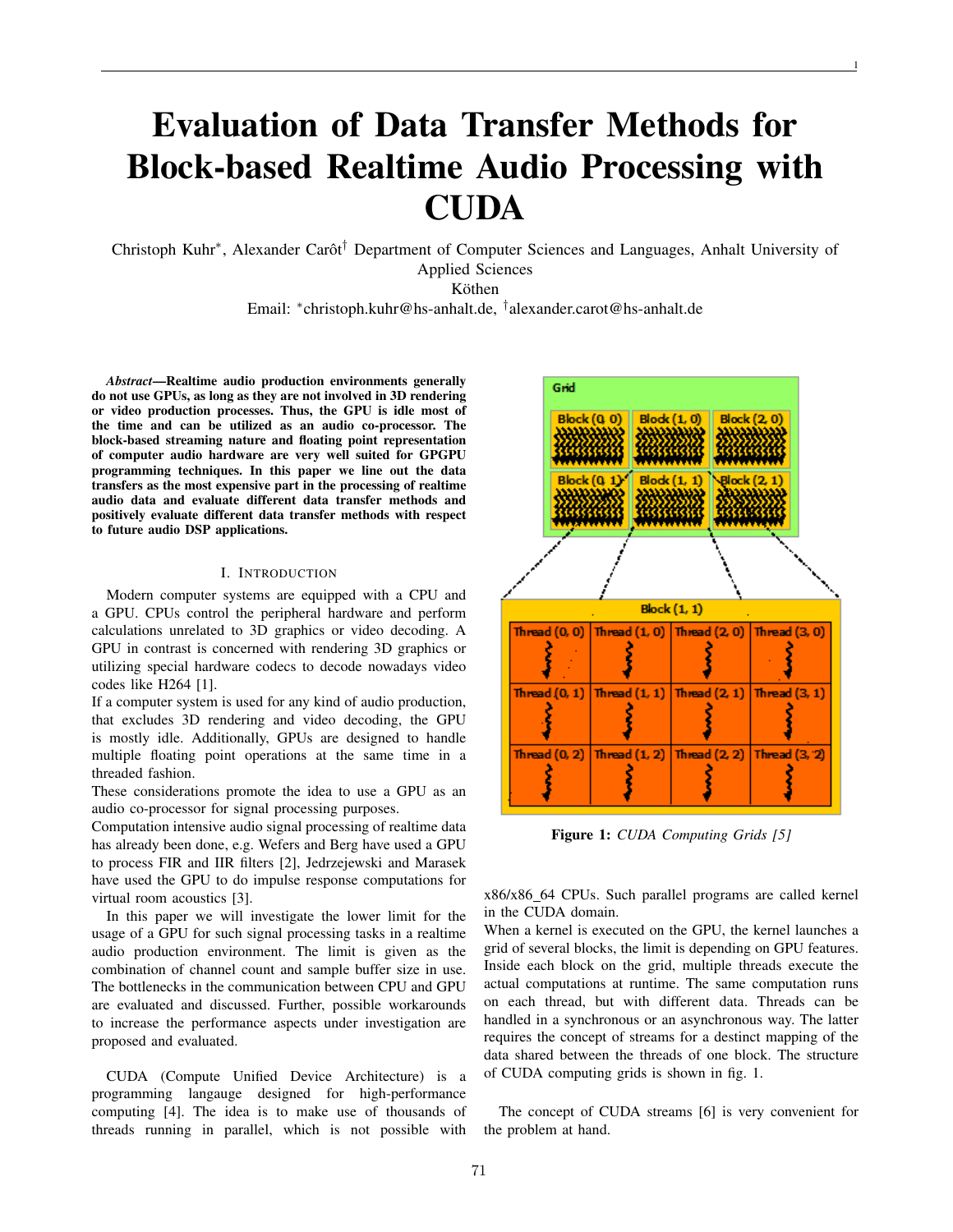Different audio streams can be treated asynchronously, which is a better representation of their orthogonal nature then a matrix with an appropriate amount of rows and columns. This way the orthogonality may also be represented appropriately, but access to the matrix would be centralized and would experience possible racing conditions. Beyond, using a dimension (x, y or z) for the representation of the different audio channels, reduces the available dimensionality that is useable for calculations at runtime.

This paper is part of the research project fast-music [7]. The project has the goal to enable symphonic orchestras to rehearse via the public internet, by using the realtime communication software Soundjack [8] [9]. Research in the field of packet loss concealtment will use GPUs for complex signal processing based on machine learning algorithms.

#### II. ARCHITECTURE

The work of Wefers and Berg [2] has also shown, that realtime processing of audio data with a GPU is possible.

The communication between CPU and GPU is realized via driver calls and shared memory, either DMA, GPU or CPU RAM. The CPU is also referred to as host and the GPU as device. Nowadays, system architectures where CPU and GPU share the same cache are used increasingly, albeit mainly in embedded systems. This architecture completely eleminates memory copies, since the memory is coherently accessible by the CPU and the GPU. In conventional systems which communicate via the PCIe bus, data has to be copied from CPU RAM to GPU RAM and back.

Since the API calls copying data between CPU and GPU have much overhead, it is more efficient to copy huge amounts of data. Thus, it is even more interesting to investigate the use case of small amounts of data, as generated and processed in the audio domain.

| Sample Buffer Sizes                     |
|-----------------------------------------|
| $\bullet$ 64 Min                        |
| $\times$ $\times$ 64 Max                |
| $\triangle$ $\cdot$ $\triangle$ 64 Avg  |
| $\bullet$ 0 128 Min                     |
| $\times$ $\times$ 128 Max               |
| $\triangle$ $\cdot$ $\triangle$ 128 Avg |
| $\bullet$ $\bullet$ 256 Min             |
| $\times$ $\times$ 256 Max               |
| $\triangle$ $\cdot$ $\triangle$ 256 Avg |
| $0.0$ 512 Min                           |
| $\times$ $\times$ 512 Max               |
| $\triangle$ -A 512 Avg                  |
| $- 1024$ Min                            |
| $\times$ $\times$ 1024 Max              |
| <b>∆∴∆</b> 1024 Avq                     |

Figure 2: *Legend Data Transfer Method Measurements*

Realtime audio data is represented as a two dimensional vector field. At any sample point in time some analog digital converter process generates a sample, with typical bit depths of 16, 24 or 32 bits, either encoded as integer or floating point [10].

Computer audio hardware manages data by using buffers that consist of a predefined amount of samples. The audio driver repeatedly accesses the memory of the audio hardware and copies the sample buffers to the CPU RAM for further usage. The responsivness of such an audio system depends on the size of the sample buffers, while the response time reduces with an increasing sample buffer size. Typical sample buffer sizes are 64, 128, 256, 512, 1024 samples [11].

 $AudioData Block =$ SampleDepth · SampleBuf ferSize · ChannelCount

 $AudioDataBlock =$  $32bit \cdot \{64, 128, 512, 1024\} \frac{Samples}{s} \cdot \{2, 8, 16, 32, 64\}$ 

Due to this block-based streaming nature, the data transfer and processing of audio data between CPU and GPU might reduce the impact of the data copying overhead, particularly if multiple audio channels are used.

The audio data, that we will transfer and process with the GPU, is provided by a professional audio driver and server combination called Jack Audio Connection Kit [12]. On top of a Linux ALSA [13] driver, Jack provides the means to interconnecting jack-aware audio software to the audio interface with 32 bit floating point precision. The floating point format requires the development of a prototype, because the Soundjack clients use an integer format instead of floating point and would require additional conversion.



Figure 3: *Device to Device Copy Duration Synchronous Data Transfer Method*

We developed a most simple Jack client for testing purposes with varying channel counts and sample buffer sizes. The Jack client is linked against a shared library that provides the CUDA Kernel [4]. This way CUDA computations can be integrated in arbitrary C programs. The Jack Server configures the audio interface by utilizing the ALSA driver infrastructure. The most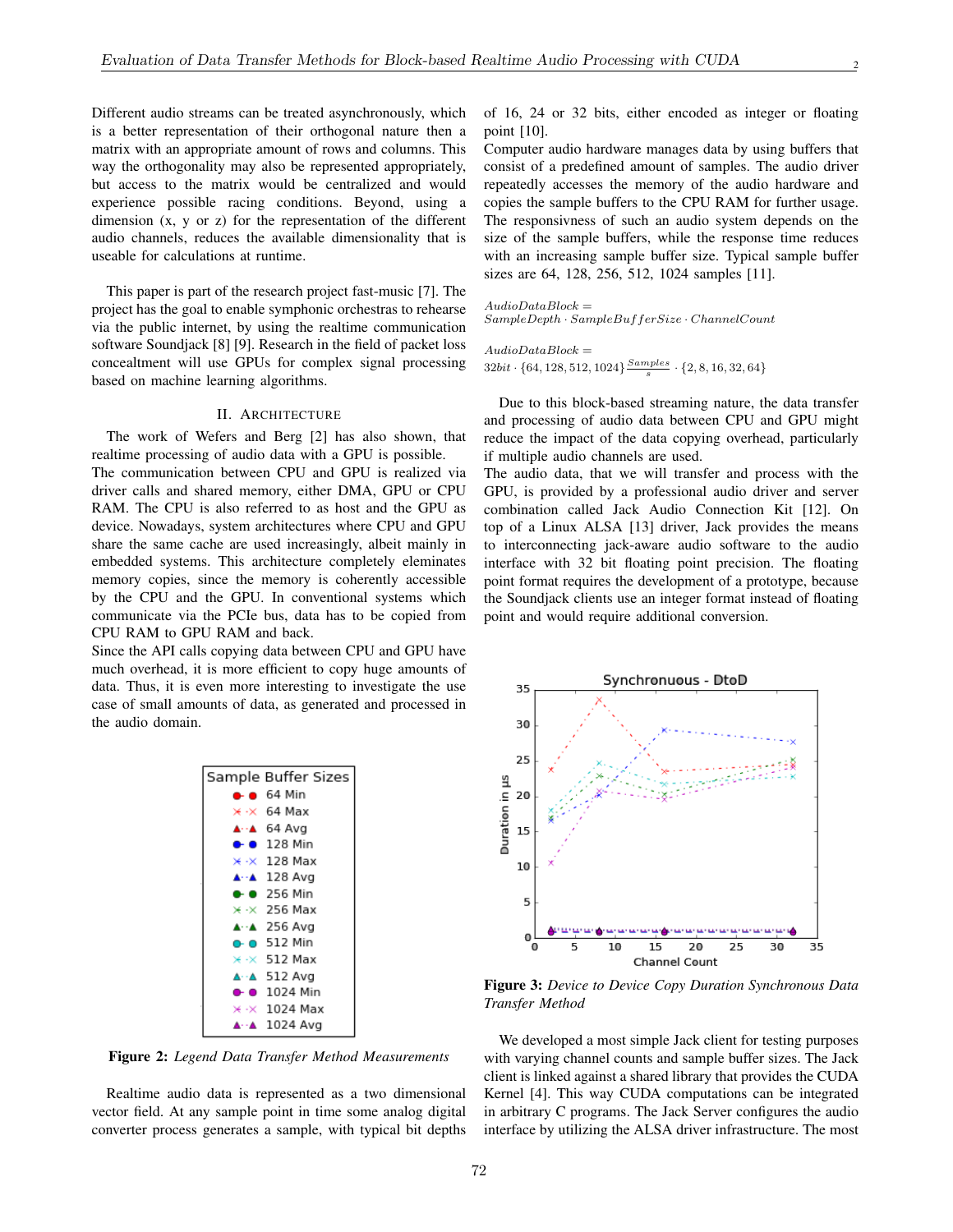important configuration parameters for our investigations are the channel count and sample buffer size, called frame or period in the Jack domain. At runtime, the Jack Server requests our Jack client to process a frame with a callback function. If the callback function is not done with its computations in time, the Jack Server reports a buffer underrun, also called xrun in the Jack domain.



Figure 4: *Kernel Execution Duration Managed Memory Data Transfer Method*

A Nvidia Geforce GT940mx GPU with 2 GB of DDR3 RAM is connected to an Intel i7-6870 4-Core CPU with 16 GB DDR3 RAM via a PCIe x16 2.0 bus [14], in the system under test. Thus, the transfer rate between CPU and GPU is limited to the bus bandwidth of 8 GBps simplex.

The Nvidia Geforce GT940mx has a compute capability of 5.0 ( $\geq$  2.0), which allows it to use managed memory.



Figure 5: *Host to Device Transfer Duration Data Transfer Method*

# III. CUDA MEMORY ORGANIZATION AND MANAGEMENT

3

The data structure and data transfer between CPU and GPU are the bottlenecks for the entire signal processing. Three different data transfer methods can be used:

1) Synchronous data transfer

A synchronous data transfer returns as soon as the memory operation on the GPU memory is done, with a success or failure result. For the GPU integration of synchronous data transfers, it is irrelevant whether the memory is pagable or pinned. Either type can be accessed. Pagable memory is memory from the virtual address space of CPU or the operating system.

2) Asynchronous data transfer

An asynchronous data transfer returns immediately after invoking the data transfer, regardless of the result. The result of the operation has to be checked seperately. It requires the additional concept of streams for the integration on the GPU. Further, the host memory has to be pinned. Pinned memory addresses are allocated in the DMA address space of the host system.

3) Managed memory with coherent caches on CPU and GPU

With managed memory, the requirement of memory copy operations is eliminated. The GPU driver allocates memory on the CPU and GPU respectively, manages any data access onto these memory segments implicitly and thus keeps the data in both memory locations coherent by small caching operations.



Figure 6: *Device to Host Transfer Duration Data Transfer Method*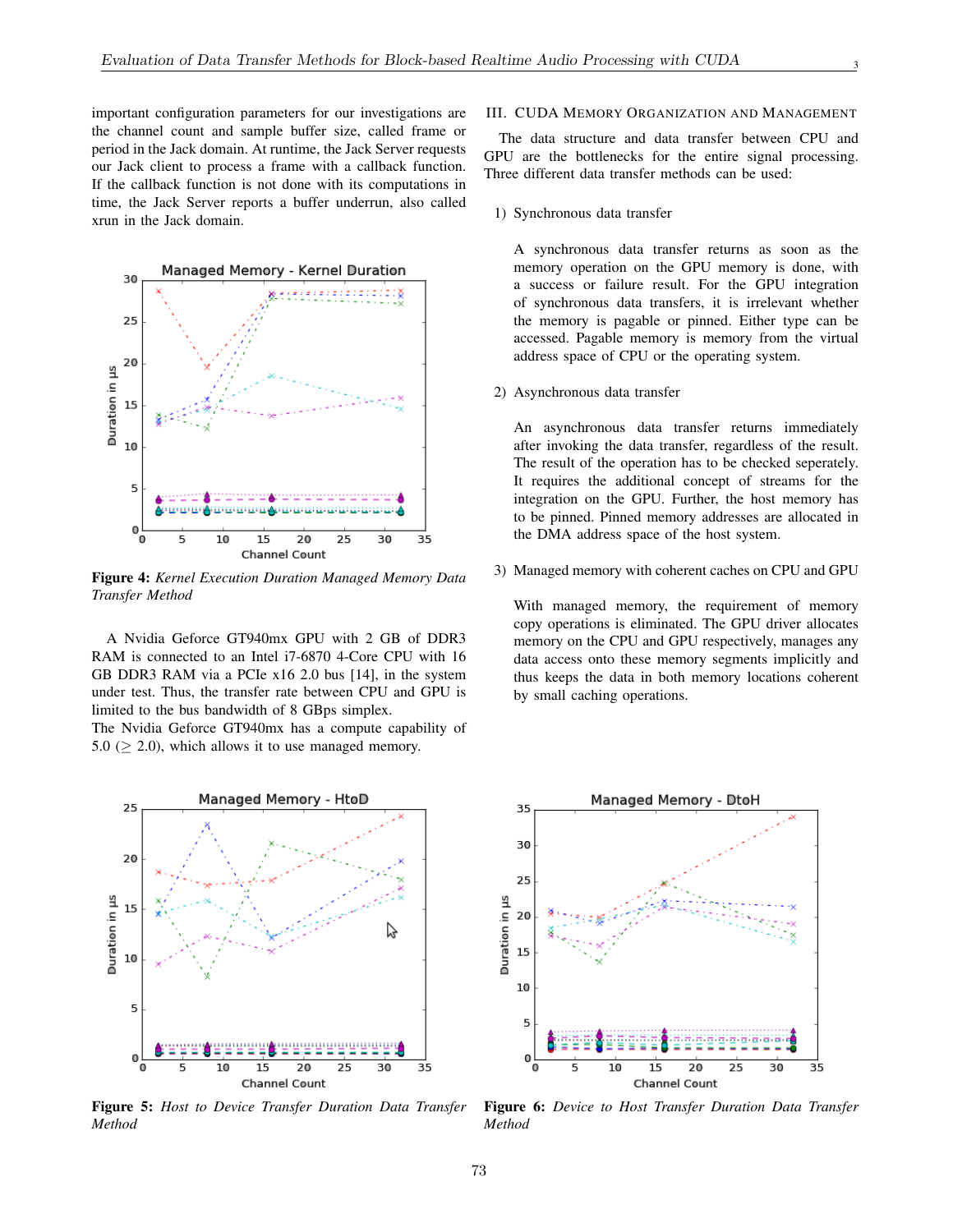The direction for data transfers is crucial as well. Three different directions are distinguished:

#### 1) HostToDevice (HtoD or H2D)

The *HostToDevice* mode utilizes the Direct Memory Access (DMA) memory of the host system. This enables the CPU to offload the data transfer operations to the GPU without waiting for the completion or result.



Figure 7: *Kernel Execution Duration Asynchronous Data Transfer Method*

# 2) DeviceToDevice (DtoD or D2D)

Invoking CUDA memcpy between two GPUs uses memory copy operations between the RAM of both GPUs. If a D2D memory copy operation is issued on a single device however, the GPUs' internal cache is used for the data transfer.



Figure 8: *Host to Device Transfer Duration Asynchronous Data Transfer Method*

3) DeviceToHost (DtoH or D2H)

Although the *DeviceToHost* mode does not utilize the DMA memory it may also operate asynchronously, but slower since it is copied from GPU to CPU RAM.

#### IV. EXPERIMENTS

We investigated the influence that the sample buffer size and channel count had on the data transfer rates. The audio channel count was varied between 2, 8, 16 and 32 channels, while each channel count was tested with each common sample buffer size of 64, 128, 256, 512 and 1024 samples per buffer. The samples were formatted as 32 bit floating point. A simple CUDA kernel is provided for an exemplary computation. Each thread in a block handles exactly one sample, copies it from the input to the output buffer. This way 64 up to 1024 threads run in parallel in a single block. The worstcase for the data transfer times, is given by the Jack servers buffersize and sample rate, which in this case is 48kHz ( Sample Duration =  $\frac{1}{48kHz} = 20.833\mu s$  ):

| Sample        | Worst    |
|---------------|----------|
| <b>Buffer</b> | Case     |
| Size          | Latency  |
| 64            | 1.334ms  |
| 128           | 2.667ms  |
| 256           | 5.334ms  |
| 512           | 10.667ms |
| 1024          | 21.334ms |

Table I: *Tolerable Worst Cast Latencies for Realtime Audio*

The profiling overhead of the NVidia Visual Profiler (NVVP) for 32 channels with 64 samples per buffer pushed the host machine to its limits. Thus, tests with 64 audio channels were omitted.



Figure 10: *Device to Host Transfer Duration Asynchronous Data Transfer Method*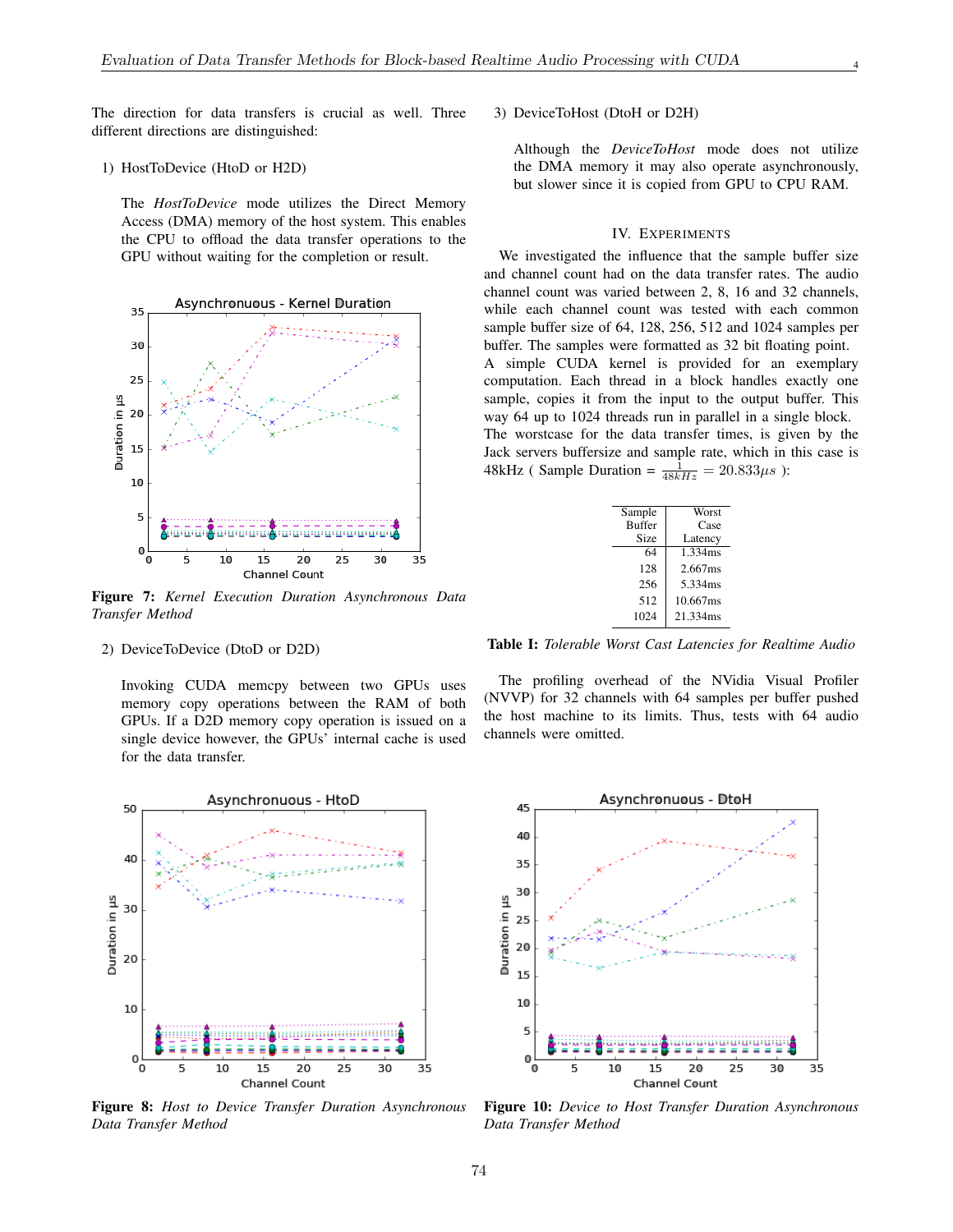

Figure 9: *NVVP Screenshot showing CUDA API Overhead*

#### V. DISCUSSION

All combinations of transfer methods and modes, sample buffer sizes and channel counts take in average less then  $10\mu s$  and show peaks of up to  $46\mu s$ , as visualized in fig. 4 to fig. 10. The visualized durations neglect the CUDA API and driver calls, they represent the execution on hardware only. The legend in fig. 2 is common for all figures.

A comparisson of fig. 5 and fig. 8 shows that the memory mapped H2D mode takes less time, at minimum, average and maximum then the asynchronous copy mode.

The kernel execution times for the two other transfer methods shown in fig. 4 and fig. 7, exhibit no significant difference. In fig. 3 only the device to device copy operation is shown, which does not involve any kernel launch. These findings suggest that the synchronous memory transfer method would also be suitable for the H2D copy mode. Since a kernel has to wait until all data is present in the GPU memory, it is of no consequence at this point, if the data is transfered synchronously or asynchronously. In contrast to the D2H mode, where a non blocking data transfer allows the processing chain to finish sooner. The magnitude of these savings is much lower then of the overhead introduced by the CUDA API and driver calls. This is observable in the rows below the CUDA Context in fig. 9, the three smaller gaps ( $\approx$  7ms) on the right side and a larger gap ( $\approx$  28ms) on the left side relate to the small chunks in the rows for the respective streams. These chunks are the hardware based memory operations as mentioned above and take only a few micorseconds in average.

All three memory organization modes exhibit a common problem of cyclic nature. At a given interval ( $\approx$  11s for pagable memory,  $\approx 5s$  for pinned memory and  $\approx 2.5s$  for

managed memory) memory operations last approximately four times longer, resulting in the larger gap on the left side in fig. 9. These API and driver calls introduce jitter to the tested audio signal.

5

The turning point from where the CUDA API overhead is neglectable, can be quantified:

| Channel      | Sample        |
|--------------|---------------|
| Count        | <b>Buffer</b> |
|              | Size          |
| 2            | 512           |
| 4            | 512           |
| $\mathbf{8}$ | 1024          |
| 16           | 1024          |
| 32           | 1024          |

Table II: *Channel Count and Sample Buffersize Limit for Realtime Audio Processing*

#### VI. CONCLUSIONS

All three memory transfer methods are able to operate on realtime audio data. Managed memory however is most convenient, because host and device pointers do not require any special handling and integrate smoothly into C code as well as CUDA code. For the usage with Jack however, two memory copy operations are still required, because Jack provides preallocated pointers to its buffer interface.

Low sample buffer sizes increase jitter, but no buffer underruns were detected. Although the duration of the CUDA API and driver calls suggest that underruns should occur with sample buffer sizes below 512 samples.